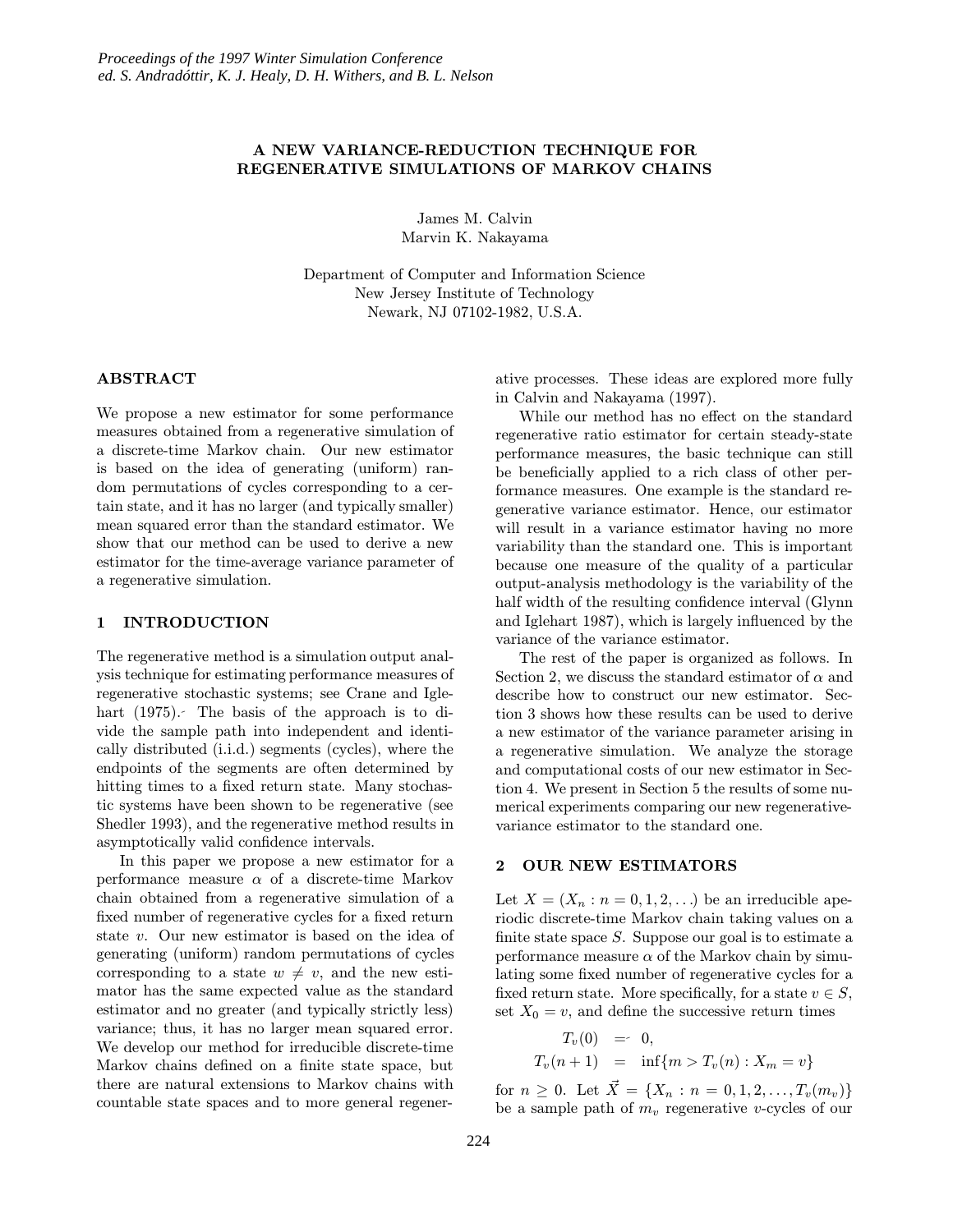discrete-time Markov chain, where  $m_v$  is fixed. Now we define the standard estimator of  $\alpha$  based on the sample path  $\vec{X}$  to be

$$
\hat{\alpha}(\vec{X}) = h(\vec{X})\tag{1}
$$

where  $h$  is some function. This general framework includes many performance measures of interest. We describe two examples below; another performance measure is treated in Calvin and Nakayama (1997).

Example 1 Suppose

$$
\alpha = E\left[ \left( \sum_{j=T_v(0)}^{T_v(1)-1} g(X_j) \right)^p \right]
$$

for some function  $g : S \to \mathbb{R}$ , where  $p \geq 1$ . Then we can define  $h(X)$  by

$$
h(\vec{X}) = \frac{1}{m_v} \sum_{k=1}^{m_v} Y(g; k)^p = \hat{\alpha}(\vec{X}),
$$

where

$$
Y(g; k) \equiv Y_v(g; k) = \sum_{j=T_v(k-1)}^{T_v(k)-1} g(X_j).
$$

Note that  $\hat{\alpha}(\vec{X})$  is an unbiased estimator of  $\alpha$  in this example.

Example 2 Suppose that

$$
\alpha = \sigma^2 = \frac{E[Z(1)^2]}{E[\tau(1)]},
$$

where

$$
\tau(k)^{\scriptscriptstyle{-}} \equiv \tau_v(k) = T_v(k) - T_v(k-1),
$$
  

$$
Z(f;k) = Y(f;k) - r\tau(k),
$$

 $\sum_{x \in S} \pi_x f(x)$ , and  $\pi = (\pi_x : x \in S)$  is the stationary  $f : S \rightarrow \Re$  is some "cost" function,  $r = \pi f \equiv$ distribution of X. Observe that  $\alpha$  in this case is the time-average variance parameter of the chain. (More details are given in Section 3.) Then we can define  $h(\vec{X})$  by

$$
h(\vec{X}) = \frac{\sum_{k=1}^{m_v} (Y(f; k) - \hat{r}\tau(k))^2}{\sum_{k=1}^{m_v} \tau(k)} = \hat{\alpha}(\vec{X}), \psi \quad (2)
$$

where

$$
\hat{r} = \frac{\sum_{k=1}^{m_v} Y(f; k)}{\sum_{k=1}^{m_v} \tau(k)}.
$$

Note that  $\hat{\alpha}(\vec{X})$  is the standard regenerative estimator of  $\sigma^2$ . We will return to this particular example in Section 3.

Our goal now is to create a new estimator for  $\alpha$ , which we do as follows. Given the original sample path  $\vec{X}$ , we begin by constructing a new sample path  $\vec{X}'$  from  $\vec{X}$  such that  $\vec{X}' \stackrel{\mathcal{D}}{=} \vec{X}$ , where " $\stackrel{\mathcal{D}}{=}$ " denotes equality in distribution. This is done by first taking the original sample path  $\vec{X}$  and fixing a new state  $w \neq v$ . The state w is hit a random number of times  $M_w$  within the original path  $\vec{X}$ , and we can now look at the  $(M_w - 1)$  w-cycles in the path. We generate a uniform random permutation of the  $(M_w - 1)$ w-cycles within the path  $\vec{X}$ , and this gives us our new sample path  $\vec{X}'$ . More specifically, define

$$
M_w = |\{0 \le n \le t : X_n = w\}|,
$$

where for notational simplicity we define  $t = T_v(m_v)$ . If  $M_w \leq 2$ , then let  $\vec{X}' = \vec{X}$ . If  $M_w \geq 3$ , then define

$$
T_w(1) = \min\{n > 0 : X_n(\vec{X}) = w\}
$$

and

$$
T_w(k) = \min\{n > T_w(k-1) : X_n(\vec{X}) = w\}
$$

for  $k = 2, 3, \ldots, M_w$ . Hence, we can break up the path  $\overline{X}$  into

$$
\vec{X} = (\vec{X}_1, C(1), C(2), \ldots, C(M_w - 1), \vec{X}_2),
$$

where

$$
\begin{aligned}\n\vec{X}_1 &= \{ X_n : 0 \le n < T_w(1) \}, \\
\vec{X}_2 &= \{ X_n : T_w(M_w) \le n \le t \},\n\end{aligned}
$$

and

$$
C(k) = \{X_n : T_w(k) \le n < T_w(k+1)\},\
$$

 $k = 1, 2, \ldots, M_w - 1$ , which is the kth w-cycle of the original path X. Let  $\zeta(1), \zeta(2), \ldots, \zeta(M_w-1)$  be a uniform random permutation of  $1, 2, \ldots, M_w - 1$ . Then we define our new path  $\vec{X}' = \{X'_n : 0 \leq n \leq t\}$ to be

$$
\vec{X}' = (\vec{X}_1, C(\zeta(1)), C(\zeta(2)), \ldots, C(\zeta(M_w-1)), \vec{X}_2),
$$

which is the original path  $\vec{X}$  with the w-cycles permuted. Hence,  $\vec{X}'$  starts in state v and has exactly  $m_v$  v-cycles. It can be shown that  $\vec{X} \stackrel{\mathcal{D}}{=} \vec{X}'$ ; see Calvin and Nakayama (1997) for a proof.

Now for the new sample path  $\vec{X}',$  we can calculate

$$
\hat{\alpha}(\vec{X}') = h(\vec{X}'),
$$

which is just the estimator obtained from the new sample path  $\vec{X}'$ . We finally define our new estimator for  $\alpha$  to be

$$
\widetilde{\alpha}(\vec{X}) = E_*[\hat{\alpha}(\vec{X}')] , \psi \tag{3}
$$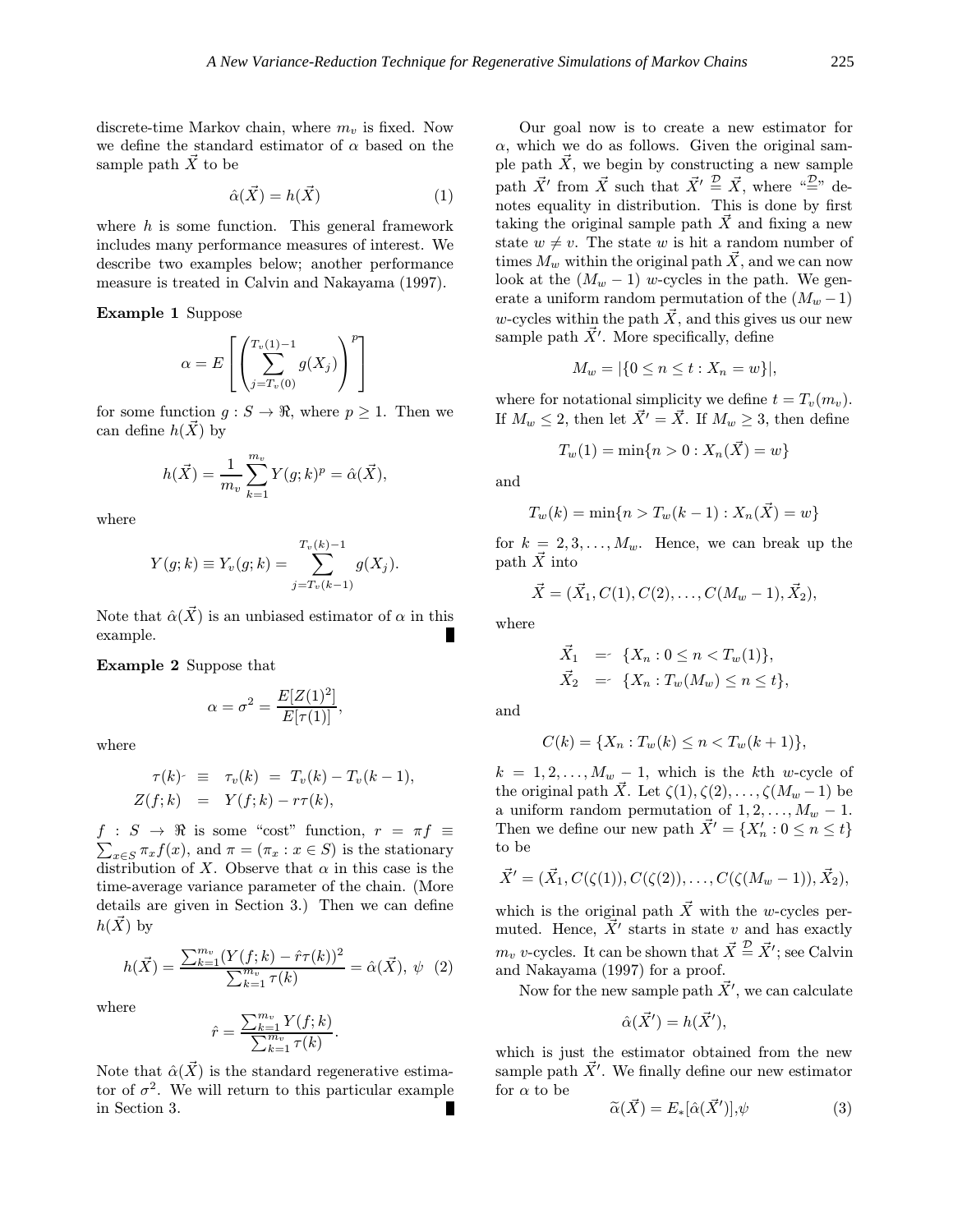where  $E_*$  is the conditional expectation operator with respect to a random (uniform) permutation of wcycles (as was done when constructing the path  $\vec{X}$ ' from  $\vec{X}$  given the original sample path  $\vec{X}$ . The following result, proved in Calvin and Nakayama (1997), then holds:

**Theorem 1** Let  $v, w \in S$  be two distinct states and construct the estimator  $\tilde{\alpha}(\vec{X})$  defined by (3). Then  $E[\widetilde{\alpha}(\vec{X})] = E[\hat{\alpha}(\vec{X})]$  and

$$
Var[\widetilde{\alpha}(\vec{X})] \le Var[\widehat{\alpha}(\vec{X})], \psi \tag{4}
$$

and so the mean squared error of our new estimator  $\tilde{\alpha}(X)$  is no greater than that of the original estimator  $\hat{\alpha}(\vec{X})$ . Strict inequality is obtained in (4) unless  $P\{h(\vec{X}')=h(\vec{X})\}=1$ , where P is the probability measure corresponding to generating the original sample path  $\overline{X}$  and generating the permutation for  $constructing \ \vec{X}'$ .

An outline of the proof of Theorem 1 is as follows. Using the Markov property, it can be shown that  $\vec{X}' \stackrel{\mathcal{D}}{=} \vec{X}$ . It then follows that

$$
E[\widetilde{\alpha}(\vec{X})] = E[E_*[\widehat{\alpha}(\vec{X}')] = E[\widehat{\alpha}(\vec{X}')] = E[\widehat{\alpha}(\vec{X})].
$$

Also, decomposing the variance by conditioning on  $\vec{X}$ establishes the variance reduction.

In Theorem 1 we see that there is no variance reduction when for every possible original sample path X, the value of the function h in  $(1)$  is unaffected by permutations of the w-cycles. For example, this is the case in Example 1 with  $p = 1$  since

$$
h(\vec{X}) = \frac{1}{T_v(m_v)} \sum_{j=0}^{T_v(m_v)-1} g(X_j) = h(\vec{X}'),
$$

and so  $\tilde{\alpha}(\vec{X}) = \hat{\alpha}(\vec{X})$ . Similarly, by choosing  $g(x) \equiv$ 1, we see that permuting w-cycles does not alter the estimator for  $E[\tau(1)]$ . Thus, our method has no effect on the standard ratio estimator for steady-state performance measures  $\alpha$  that can be expressed as  $\alpha = E[Y(g; 1)]/E[\tau(1)].$ 

However, for  $p \neq 1$ , we have that  $h(\vec{X}) \neq h(\vec{X}')$ in general, and so typically  $\tilde{\alpha}(\vec{X}) \neq \hat{\alpha}(\vec{X})$ . Also, we usually have that the standard time-average variance estimator in Example 2 for a regenerative simulation will differ from the new estimator defined by (3).

Our new estimator  $\tilde{\alpha}(\vec{X})$  is only of use in practice when we can explicitly compute the conditional expectation in (3). One situation where this can be done is in Example 1 for  $p = 2$ ; i.e., when

$$
\alpha = E[Y(g; 1)^2] \tag{5}
$$

and our standard estimator of  $\alpha$  is

$$
\hat{\alpha}(\vec{X}) = \frac{1}{m_v} \sum_{k=1}^{m_v} Y(k)^2, \psi \tag{6}
$$

where we have dropped the dependence of  $Y$  on  $q$  to simplify the notation. Our new estimator of  $\alpha$  is then

$$
\widetilde{\alpha}(\vec{X}) = E_* \left[ \frac{1}{m_v} \sum_{k=1}^{m_v} Y'(k)^2 \right], \psi \tag{7}
$$

where  $Y'(k)$  is the same as  $Y(k)$  except that it is for the sample path  $\vec{X}'$  rather than  $\vec{X}$ .

Now to explicitly calculate (7) in this particular setting, we need some new notation. For  $v, w \in S$ , let  $H(v; w) \subset \{1, 2, \ldots, m_v\}$  denote the set of indices of the v-cycles that hit state  $w$ , and define the complementary set  $J(v; w) = \{1, 2, ..., m_v\} - H(v; w)$ . Let  $h_{vw} = |H(v; w)|$ . For  $k \in H(v; w)$ , define  $T_w'(k) =$  $\inf\{n > T_v(k-1): X_n = w\}$ , which is the first time that state w is hit after the  $(k-1)$ st time state v is hit. Similarly define  $T_w(k) = \sup\{n < T_v(k) : X_n = w\},\$ which is the last time state  $w$  is hit before the  $k$ th regeneration for state v. Then, for  $k \in H(v; w)$ , we let

$$
Y_{vw}(k) = \sum_{j=T_v(k-1)}^{T'_w(k)-1} g(X_j),
$$

which is the contribution to  $Y(k)$  until state w is hit, and let

$$
Y_{wv}(k) = \sum_{j=\widetilde{T}_w(k)}^{T_v(k)-1} g(X_j),
$$

which is the contribution to  $Y(k)$  from the last time state  $w$  is hit in the  $k$ <sup>th</sup>  $v$ -cycle until the end of the cycle. Also, for  $l \in J(w; v)$ , let

$$
Y_{ww}(l) = \sum_{j=T_w(l-1)}^{T_w(l)-1} g(X_j),
$$

which is the sum of the  $g(X_i)$  over the lth w-cycle that does not hit state  $v$ . Also, define

$$
\bar{Y}_{vw} = \frac{1}{h_{vw}}\sum_{k \in H(v;w)} Y_{vw}(k)
$$

and

$$
\bar{Y}_{wv} = \frac{1}{h_{vw}} \sum_{k \in H(v;w)} Y_{wv}(k).
$$

Finally, we define  $\beta_l$  to be the lth smallest element of the set  $H(v; w)$  for  $l = 1, 2, \ldots, h_{vw}$ , and define  $\beta_0 = \beta_{h_{vw}}$ . For  $k = \beta_l \in H(v; w)$  for some  $l =$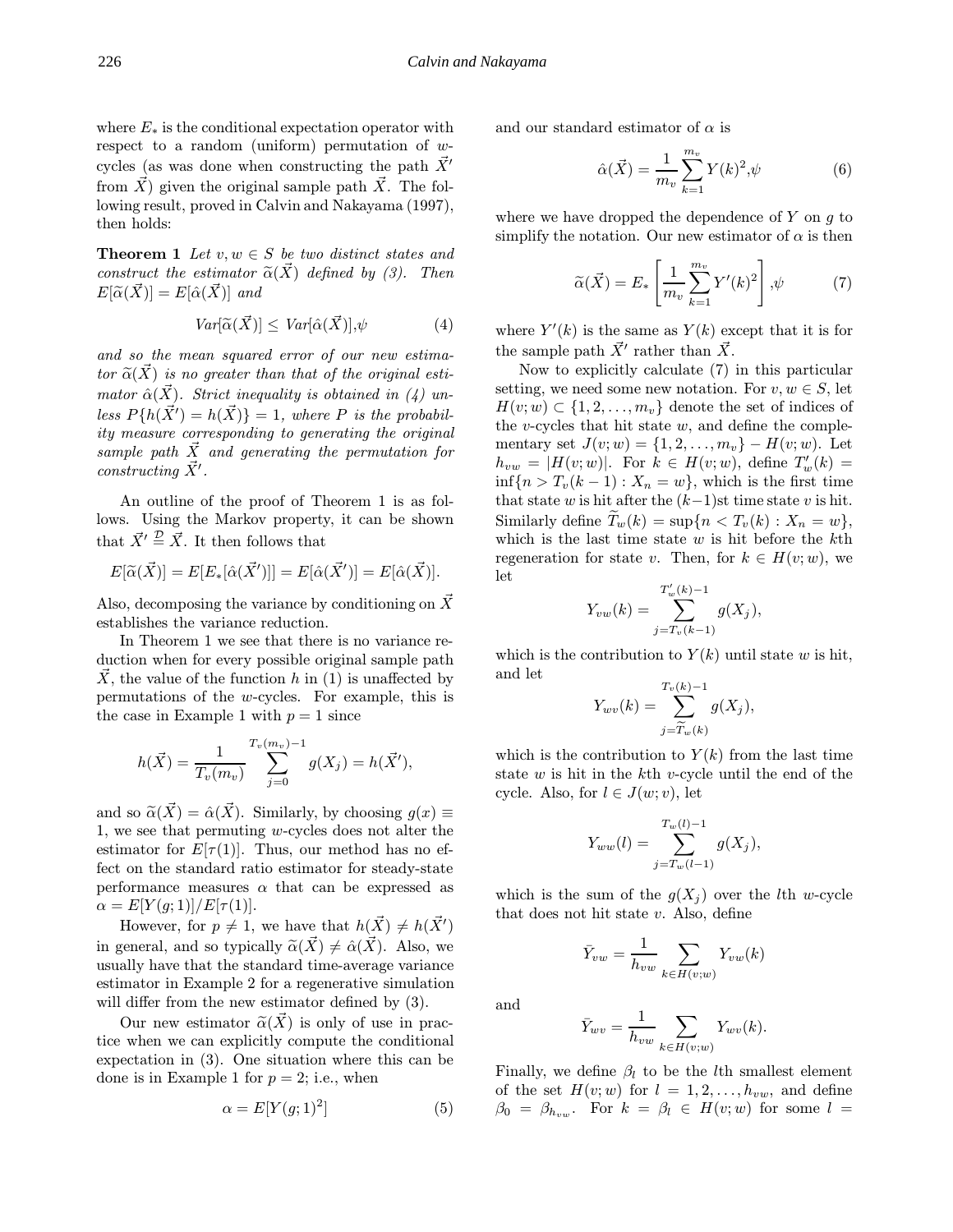$1, 2, \ldots, h_{vw}$ , define  $\psi(k) = \beta_{l-1}$ ; i.e.,  $\psi(k)$  is the index in  $H(v; w)$  that occurs just before k if k is not the first index and is the last element in  $H(v; w)$  if k is the first element. Then the following is proved in Calvin and Nakayama (1997):

**Theorem 2** Suppose we want to estimate  $\alpha$  defined in (5). Then, our new estimator is given by  $\tilde{\alpha}(X) =$  $\hat{\alpha}(\vec{X})$  if  $M_w < 3$ , and otherwise by

$$
\frac{1}{m_v} \left( \sum_{k \in J(v;w)} Y(k)^2 + \sum_{k \in H(v;w)} \left[ Y_{vw}(k)^2 + Y_{wv}(k)^2 \right] + \sum_{k \in H(v;w)} \frac{2 Y_{vw}(k)}{h_{vw} - 1} \left( \sum_{j \in H(v;w)} Y_{wv}(j) - Y_{wv}(\psi(k)) \right) + \sum_{k \in J(w;v)} Y_{ww}(k)^2 + 2(\bar{Y}_{vw} + \bar{Y}_{wv}) \sum_{k \in J(w;v)} Y_{ww}(k) + \frac{2}{1 + h_{vw}} \sum_{l, m \in J(w;v)} Y_{ww}(l) Y_{ww}(m) \right) . \psi \tag{8}
$$

The estimator  $\widetilde{\alpha}(\vec{X})$  satisfies  $E[\widetilde{\alpha}(\vec{X})] = \alpha$ , and also  $Var(\widetilde{\alpha}(\vec{X})) \leq Var(\widehat{\alpha}(\vec{X}))$  when  $\widehat{\alpha}(\vec{X})$  is the standard estimator of  $\alpha$  as defined in (6).

### 3 NEW ESTIMATOR FOR THE REGEN-ERATIVE VARIANCE

We can use Theorem 2 to construct a new estimator for the variance parameter in a regenerative simulation of a discrete-time Markov chain X. We start by first giving a more complete explanation of Example 2 in Section 2. Recall that  $X$  possesses a unique stationary distribution  $\pi$ . Given a cost function  $f: S \to \mathbb{R}$ , the goal of the regenerative method of steady-state simulation is to estimate the parameter  $r \equiv \pi f$ . To estimate r, we simulate X for n transitions, and form the estimator

$$
r_n = \frac{1}{n+1} \sum_{i=0}^{n} f(X_i).
$$

There exists a finite positive constant  $\sigma$  such that

$$
n^{1/2}\frac{(r_n-r)}{\sigma} \stackrel{\mathcal{D}}{\rightarrow} N(0,1)
$$
 (9)

as  $n \to \infty$ , where  $\stackrel{\mathcal{D}}{\to}$  denotes convergence in distribution. The constant  $\sigma^2$  is called the *time-average vari*ance of X. Given the central limit theorem described by  $(9)$ , construction of confidence intervals for r therefore effectively reduces to developing a consistent estimator for  $\sigma^2$ . The quality of the resulting confidence interval is largely dependent upon the quality of the associated time-average variance estimator.

The standard consistent estimator of  $\sigma^2$  is  $\hat{\sigma}^2(\vec{X})$  $= \hat{\alpha}(\vec{X})$  defined in (2). Note that  $\hat{\sigma}^2(\vec{X})$  can be expressed as

$$
\hat{\sigma}^2(\vec{X}) = \frac{\sum_{k=1}^{m_v} Y(f - \hat{r}; k)^2}{\sum_{k=1}^{m_v} \tau(k)}.
$$

Now we define our new estimator  $\tilde{\sigma}^2(\vec{X})$  to be the conditional expectation of  $\hat{\sigma}^2(\vec{X}')$  with respect to a random permutation of  $w$ -cycles, given the original sample  $\bar{X}$ . Hence, letting  $\hat{r}'$ ,  $Y'(f - \hat{r}'; k)$ , and  $\bar{\tau}'(k)$ be the corresponding values of  $\hat{r}$ ,  $Y(f-\hat{r};k)$ , and  $\tau(k)$ for the sample path  $\vec{X}'$ , we get that

$$
\widetilde{\sigma}^2(\vec{X}) = E_* \left[ \frac{\sum_{k=1}^{m_v} Y'(f - \hat{r}'; k)^2}{\sum_{k=1}^{m_v} \tau'(k)} \right] \n= \frac{E_* \left[ \sum_{k=1}^{m_v} Y'(f - \hat{r}'; k)^2 \right]}{\sum_{k=1}^{m_v} \tau(k)},
$$

since  $\sum_{k=1}^{m_v} \tau'(k) = T_v(m_v) = \sum_{k=1}^{m_v} \tau(k)$  is independent of the permutation of  $w$ -cycles. Also, observe that

$$
\hat{r}' = \frac{1}{T_v(m_v)} \sum_{j=0}^{T_v(m_v)-1} f(X_j) = \hat{r}
$$

is independent of the permutation of  $w$ -cycles, so

$$
\widetilde{\sigma}^{2}(\vec{X}) = \frac{E_{*} \left[ \sum_{k=1}^{m_{v}} Y'(f - \hat{r}; k)^{2} \right]}{\sum_{k=1}^{m_{v}} \tau(k)};
$$
\n(10)

i.e., we can replace  $\hat{r}'$  with  $\hat{r}$ . Therefore, we can compute the numerator of the right-hand side of (10) using (8) with the function  $g = f - \hat{r}$ . It follows from Theorem 1 that  $E[\tilde{\sigma}^2(\vec{X})] = E[\hat{\sigma}^2(\vec{X})]$  and also  $\text{Var}[\tilde{\sigma}^2(\vec{X})] \leq \text{Var}[\hat{\sigma}^2(\vec{X})].$ 

# 4 STORAGE AND COMPUTATION COST

We now discuss the implementation issues associated with constructing our new estimator  $\tilde{\alpha}(X)$  given in (8) for the case when  $\alpha$  is defined in (5). First observe that the second line of (8), without the factor  $2/(h_{vw} - 1)$ , satisfies

$$
\sum_{k \in H(v;w)} Y_{vw}(k) \left( \sum_{j \in H(v;w)} Y_{wv}(j) - Y_{wv}(\psi(k)) \right)
$$
  
= 
$$
\sum_{k \in H(v;w)} Y_{vw}(k) \sum_{j \in H(v;w)} Y_{wv}(j)
$$
  
- 
$$
\sum_{k \in H(v;w)} Y_{vw}(k) Y_{wv}(\psi(k)).
$$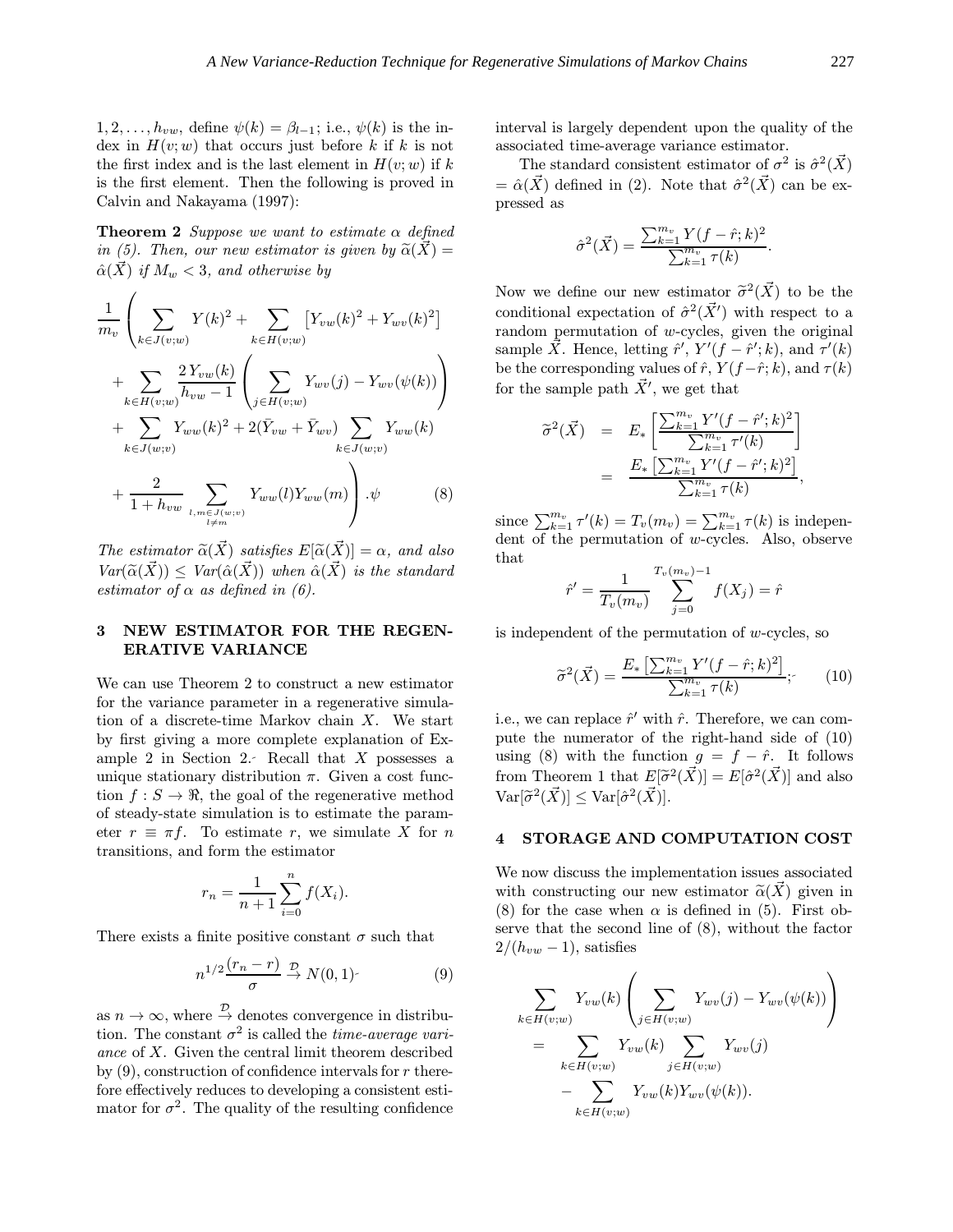Also, the last line of (8), excluding the  $2/(1 + h_{vw})$ term, satisfies

$$
\sum_{\substack{l,m \in J(w;v) \\ l \neq m}} Y_{ww}(l) Y_{ww}(m)
$$
\n
$$
= \left( \sum_{k \in J(w;v)} Y_{ww}(k) \right)^2 - \left( \sum_{k \in J(w;v)} Y_{ww}(k)^2 \right).
$$

Hence, to construct our estimator  $\tilde{\alpha}$ , we need to calculate the following quantities:

- the sum of the  $Y(k)^2$  over the v-cycles  $k \in$  $J(v; w)$ ;
- the sums of the  $Y_{vw}(k)$ ,  $Y_{wv}(k)$ ,  $Y_{vw}(k)^2$ , and  $Y_{wv}(k)^2$  over the v-cycles  $k \in H(v; w)$ ;
- the sum of the  $Y_{vw}(k)Y_{wv}(\psi(k))$  over the vcycles  $k \in H(v; w)$ ;
- the sums of the  $Y_{ww}(k)$  and  $Y_{ww}(k)^2$  over the w-cycles  $k \in J(w; v)$ .

To compute these quantities in a simulation, we do not have to store the entire sample path, but rather we only need to keep track of the various cumulative sums as the simulation progresses. Therefore, compared to the standard estimator, the new estimator can be constructed with little additional computational effort and storage.

At first glance, it may appear that to calculate the expression on the right-hand side of (10) for the new estimator of the time-average variance parameter of a regenerative simulation, we must store the entire sample path. This is because as it currently stands, two passes must be made through the sample path to construct our estimator  $\tilde{\sigma}^2(\vec{X})$ , where  $\hat{r}$ is calculated in the first pass, and then on the second pass, we can compute the cycle quantities  $Y(f - \hat{r}; k)$ . However, one can derive an equivalent expression for  $\tilde{\sigma}^2(X)$  (which we do not give here) that can be calculated in a single pass through the sample path using only accumulators.

### 5 NUMERICAL EXPERIMENTS

Our numerical example is based on the Ehrenfest urn model with cost function  $f$  the identity function. The transition probabilities are given by  $P_{01} = P_{s,s-1}$  = 1, and

$$
P_{i,i+1} = \frac{s-i}{s} = 1 - P_{i,i-1}, \ \ 0 < i < s.
$$

In our numerical experiments we take  $s = 8$ . We performed 3 experiments, corresponding to return states  $v = 1, 2$  and 4. In all three experiments we performed 1,000 independent replications, each comprising 1,000  $v$ -cycles. In Tables  $1-3$  we present results from estimating the time-average variance of this process, giving the sample average and sample variance of our new estimator over the 1,000 replications.

Table 1 shows, for all choices of alternate state w, the estimated variance and the sample variance of the estimates for return state  $v = 1$ . (The entry for  $w = v$  corresponds to the standard regenerative estimator.) The transition probabilities are symmetric around state 4 (the mean of the binomial stationary distribution), so our first choice of return state is fairly far from the mean. Notice that the variability of the variance estimator is smaller with  $w$  near the mean state 4, and that the variance reduction is greater for  $w > v$ . The reason for this is that the excursions from  $v$  that go below 1 have little variability; because of the strong restoring force of the Ehrenfest model, such excursions tend to be very brief. On the other hand, excursions that get as far as the mean are likely to be quite long (and thus the contribution to the variance estimator tends to have large variability). In the second table we ran the same experiment with  $v = 2$  and obtained similar results.

In the third table, we examine the same model, but now with our return state  $v$  chosen to be the stationary mean, 4. (The average cycle lengths change with different choices of  $v$ , so the results in the tables correspond to simulations of differing lengths.) The first thing to notice is that, compared with the other choices of the return state, the variance reduction is relatively small. State 4 is the best return state in the sense of minimizing the variance of the regenerativevariance estimator. Therefore, for this example, it appears that our estimator is a significant improvement over the standard regenerative estimator if the standard regenerative estimator is based on a relatively bad return state. However, if one is able to choose a near optimal return state to begin with, our estimator yields a modest improvement. Our method thus offers some safety against the choice of a bad return state.

### ACKNOWLEDGMENTS

The work of the first author was supported in part by the National Science Foundation under grant DMI-9500173. The work of the second author was supported in part by the National Science Foundation under grant DMI-9624469 and by NJIT under SBR grant 421180.